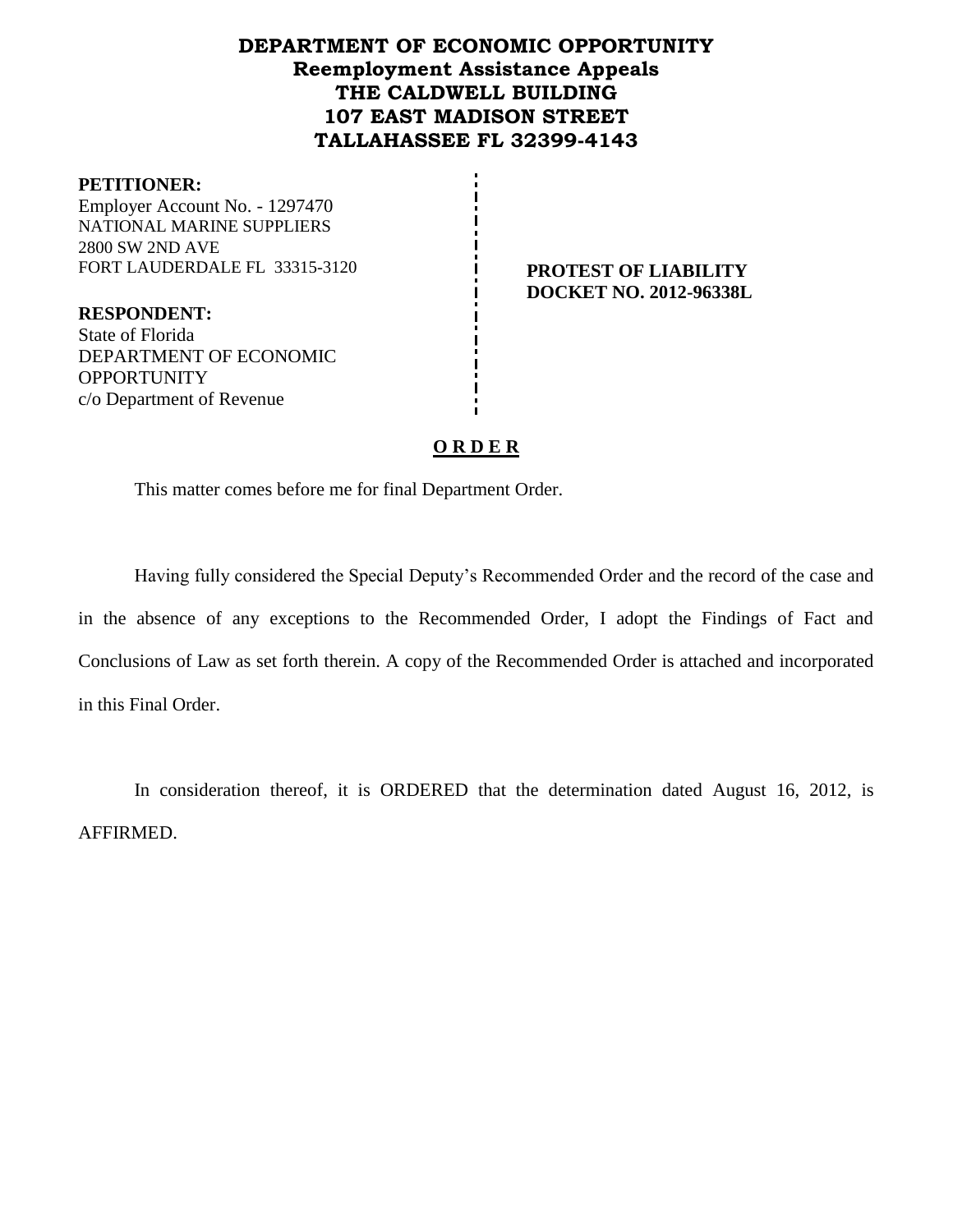#### **JUDICIAL REVIEW**

Any request for judicial review must be initiated within 30 days of the date the Order was filed. Judicial review is commenced by filing one copy of a *Notice of Appeal* with the DEPARTMENT OF ECONOMIC OPPORTUNITY at the address shown at the top of this Order and a second copy, with filing fees prescribed by law, with the appropriate District Court of Appeal. It is the responsibility of the party appealing to the Court to prepare a transcript of the record. If no court reporter was at the hearing, the transcript must be prepared from a copy of the Special Deputy's hearing recording, which may be requested from the Office of Appeals.

Cualquier solicitud para revisión judicial debe ser iniciada dentro de los 30 días a partir de la fecha en que la Orden fue registrada. La revisión judicial se comienza al registrar una copia de un *Aviso de Apelación* con la Agencia para la Innovación de la Fuerza Laboral [*DEPARTMENT OF ECONOMIC OPPORTUNITY]* en la dirección que aparece en la parte superior de este *Orden* y una segunda copia, con los honorarios de registro prescritos por la ley, con el Tribunal Distrital de Apelaciones pertinente. Es la responsabilidad de la parte apelando al tribunal la de preparar una transcripción del registro. Si en la audiencia no se encontraba ningún estenógrafo registrado en los tribunales, la transcripción debe ser preparada de una copia de la grabación de la audiencia del Delegado Especial [*Special Deputy*], la cual puede ser solicitada de la Oficina de Apelaciones.

Nenpòt demann pou yon revizyon jiridik fèt pou l kòmanse lan yon peryòd 30 jou apati de dat ke Lòd la te depoze a. Revizyon jiridik la kòmanse avèk depo yon kopi yon *Avi Dapèl* ki voye bay DEPARTMENT OF ECONOMIC OPPORTUNITY lan nan adrès ki parèt pi wo a, lan tèt *Lòd* sa a e yon dezyèm kopi, avèk frè depo ki preskri pa lalwa, bay Kou Dapèl Distrik apwopriye a. Se responsabilite pati k ap prezante apèl la bay Tribinal la pou l prepare yon kopi dosye a. Si pa te gen yon stenograf lan seyans lan, kopi a fèt pou l prepare apati de kopi anrejistreman seyans lan ke Adjwen Spesyal la te fè a, e ke w ka mande Biwo Dapèl la voye pou ou.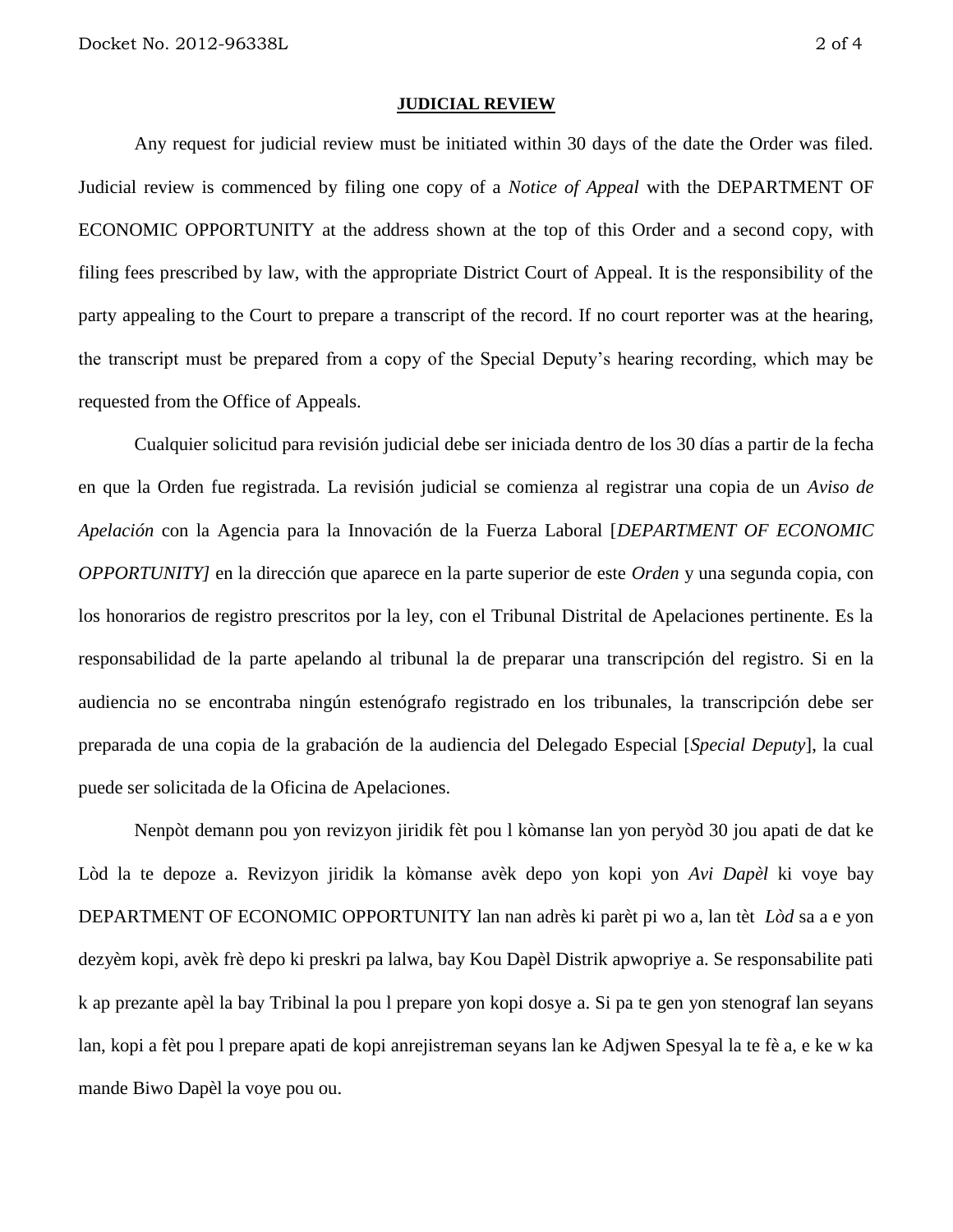DONE and ORDERED at Tallahassee, Florida, this \_\_\_\_\_\_\_ day of April, 2013.



Altemese Smith, Bureau Chief, Reemployment Assistance Services DEPARTMENT OF ECONOMIC OPPORTUNITY

FILED ON THIS DATE PURSUANT TO § 120.52, FLORIDA STATUTES, WITH THE DESIGNATED DEPARTMENT CLERK, RECEIPT OF WHICH IS HEREBY ACKNOWLEDGED.

 $\overline{\phantom{a}}$  ,  $\overline{\phantom{a}}$  ,  $\overline{\phantom{a}}$  ,  $\overline{\phantom{a}}$  ,  $\overline{\phantom{a}}$  ,  $\overline{\phantom{a}}$  ,  $\overline{\phantom{a}}$  ,  $\overline{\phantom{a}}$ DEPUTY CLERK DATE

### **CERTIFICATE OF SERVICE**

**I HEREBY CERTIFY that true and correct copies of the foregoing Final Order have been furnished to the persons listed below in the manner described, on the \_\_\_\_\_\_\_ day of April, 2013**.

 $ShmumE, F$ 

SHANEDRA Y. BARNES, Special Deputy Clerk DEPARTMENT OF ECONOMIC **OPPORTUNITY** Reemployment Assistance Appeals 107 EAST MADISON STREET TALLAHASSEE FL 32399-4143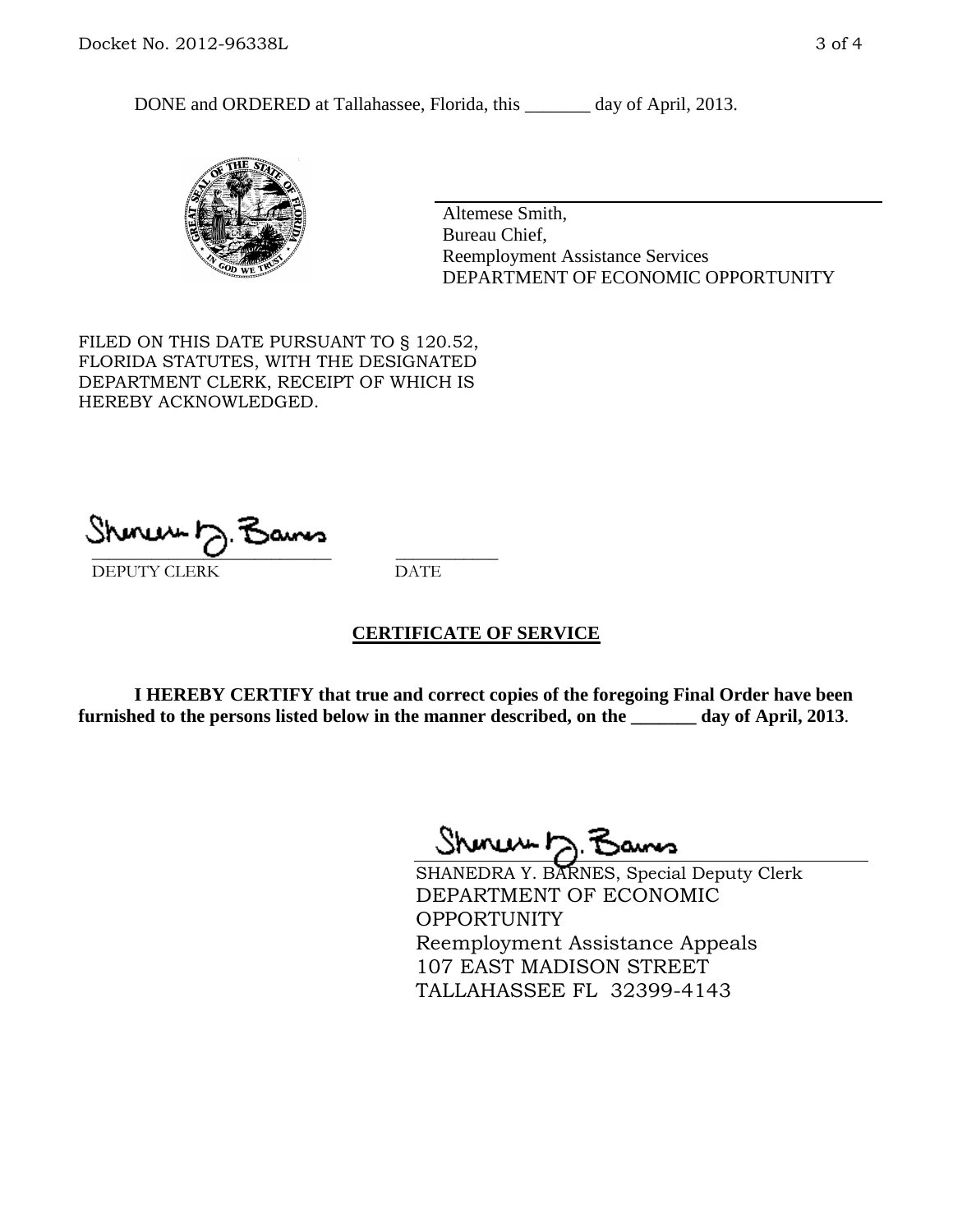By U.S. Mail:

 NATIONAL MARINE SUPPLIERS 2800 SW 2ND AVE FORT LAUDERDALE FL 33315-3120

NICOLE REID 820 SW 55TH AVENUE MARGATE FL 33068

DEPARTMENT OF REVENUE ATTN: PATRICIA ELKINS - CCOC #1-4866 5050 WEST TENNESSEE STREET TALLAHASSEE FL 32399

DEPARTMENT OF REVENUE ATTN: MYRA TAYLOR PO BOX 6417 TALLAHASSEE FL 32314-6417

State of Florida DEPARTMENT OF ECONOMIC OPPORTUNITY c/o Department of Revenue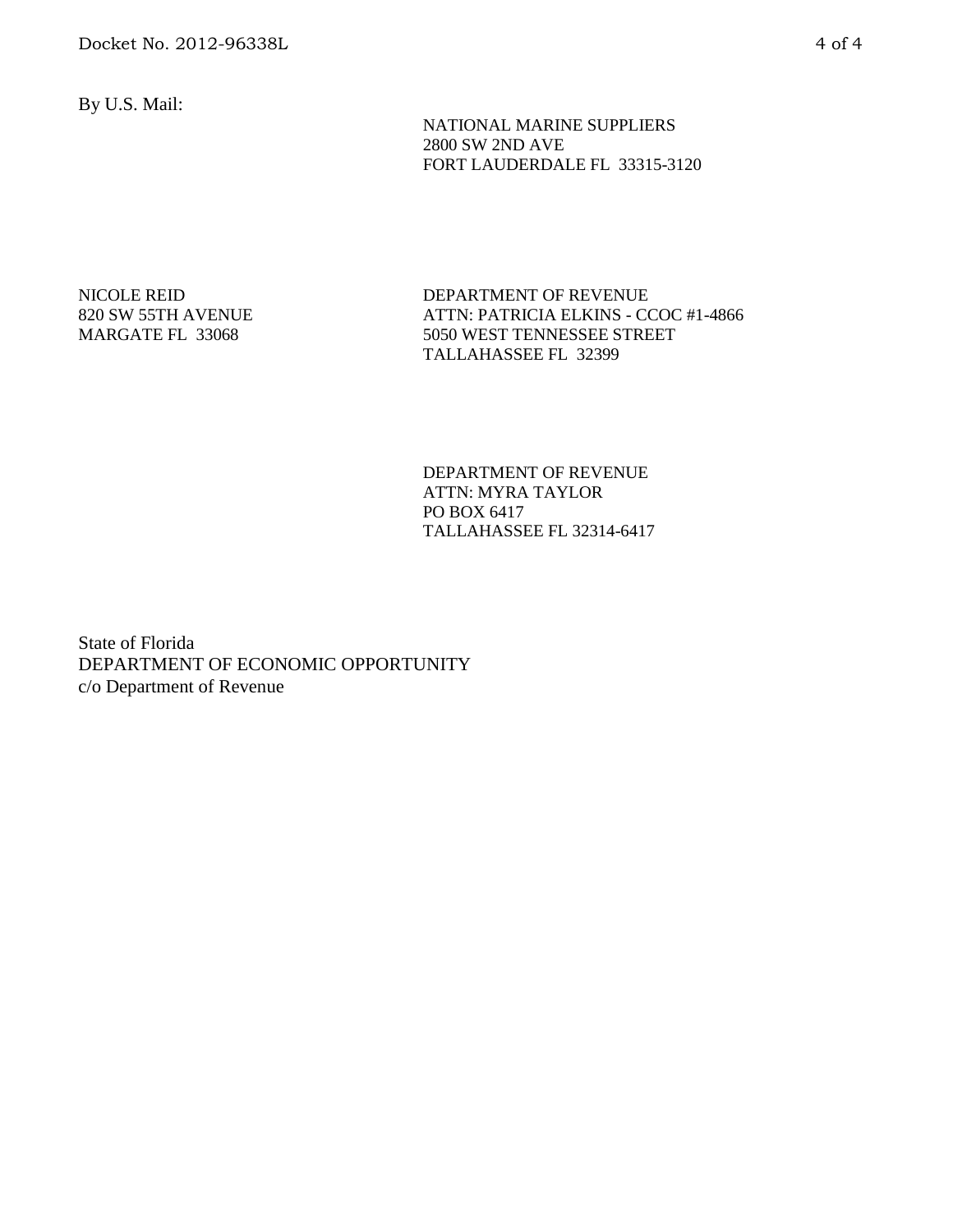## **DEPARTMENT OF ECONOMIC OPPORTUNITY Reemployment Assistance Appeals**

MSC 347 CALDWELL BUILDING 107 EAST MADISON STREET TALLAHASSEE FL 32399-4143

#### **PETITIONER:**

Employer Account No. - 1297470 NATIONAL MARINE SUPPLIERS 2800 SW 2ND AVE FORT LAUDERDALE FL 33315-3120

> **PROTEST OF LIABILITY DOCKET NO. 2012-96338L**

**RESPONDENT:** State of Florida DEPARTMENT OF ECONOMIC **OPPORTUNITY** c/o Department of Revenue

# **RECOMMENDED ORDER OF SPECIAL DEPUTY**

TO: SECRETARY, Bureau Chief, Reemployment Assistance Services DEPARTMENT OF ECONOMIC OPPORTUNITY

This matter comes before the undersigned Special Deputy pursuant to the Petitioner's protest of the Respondent's determination dated August 16, 2012.

After due notice to the parties, a telephone hearing was held on February 13, 2013. The Petitioner, represented by the Human Resource Manager, appeared and testified. The Petitioner's vice president testified as a witness. The Petitioner's Accounts Payable Supervisor testified as a witness. The Respondent, represented by a Department of Revenue Tax Specialist II, appeared and testified. The Joined Party appeared and testified.

The record of the case, including the recording of the hearing and any exhibits submitted in evidence, is herewith transmitted. Proposed Findings of Fact and Conclusions of Law were not received.

### **Issue:**

Whether services performed for the Petitioner by the Joined Party constitute insured employment, and if so, the effective date of liability, pursuant to Section 443.036(19), 443.036(21); 443.1216, Florida Statutes.

### **Findings of Fact:**

- 1. The Petitioner is a corporation which provides supplies for yachts that are in excess of 100 feet in length.
- 2. In 2007 the Joined Party was a student with very limited employment experience. She applied for work with the Petitioner and was hired by the Petitioner on March 1, 2007. The Petitioner did not interview the Joined Party and did not tell her anything about what work she was hired to perform, her hours of work, or her rate of pay. She was merely told to go sit at a computer and start work. The Petitioner then taught the Joined Party how to operate the computer, told the Joined Party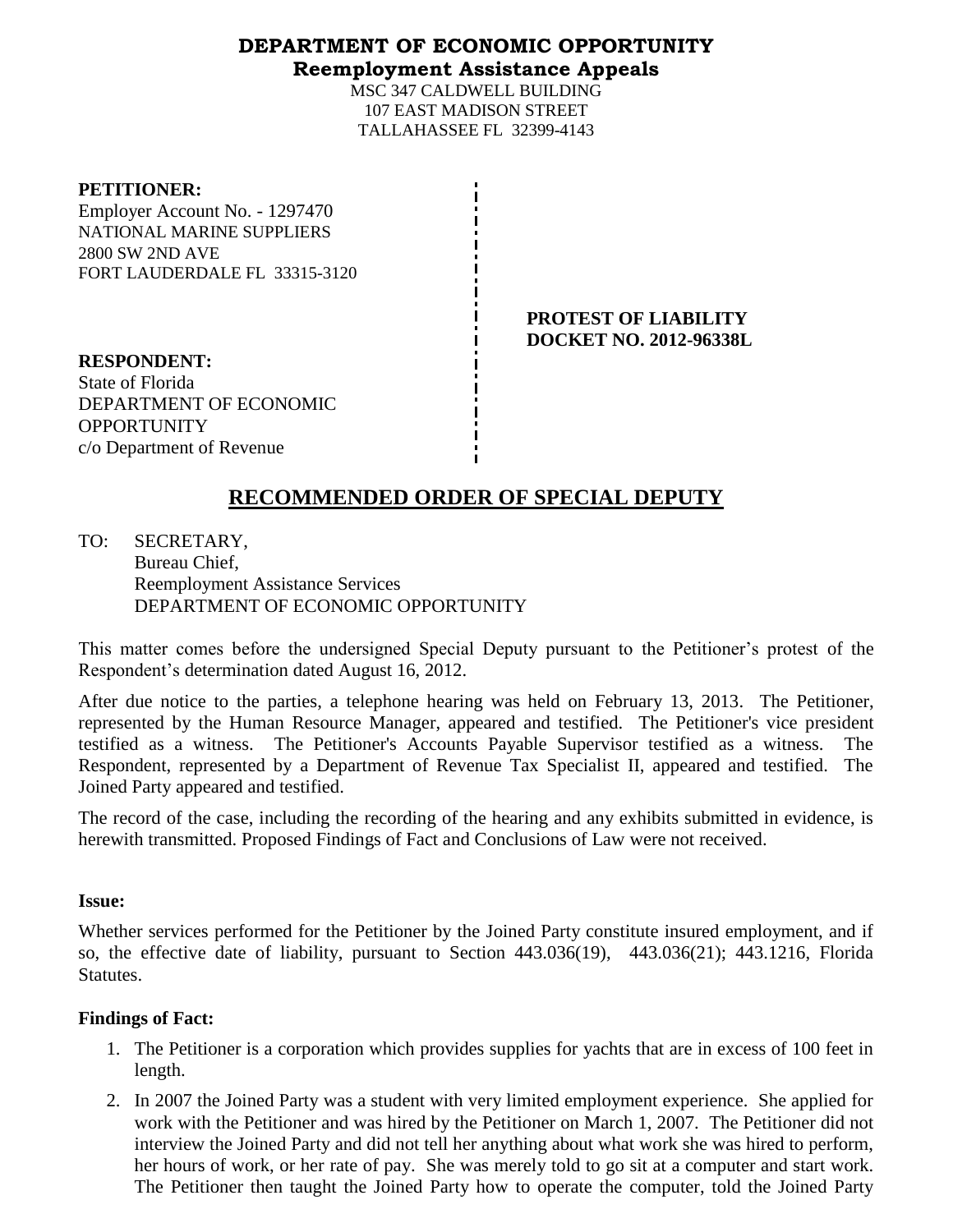what tasks to perform, and taught the Joined Party how to perform the tasks. The Joined Party's position was assistant accounts payable clerk and her duties included filing, matching invoices and sales orders, and entering data in the accounting database. All of the duties were clerical in nature and did not require any special knowledge or skill.

- 3. There was no written agreement or contract between the Petitioner and the Joined Party.
- 4. Initially, the Joined Party was scheduled to work approximately twenty hours per week. The Joined Party was required to provide the Petitioner with a copy of her school schedule so that the Petitioner would know what hours she was free to work for the Petitioner. The Petitioner determined that the Joined Party would be paid by the hour and determined the hourly rate of pay. The Joined Party was required to punch a time card and she was paid based on the time that she was at the Petitioner's office. Although the Joined Party was allowed to take a thirty minute lunch break she chose to eat at her desk. If the Joined Party had left her desk for lunch she would have been required to clock out and would not have been paid for the time that she was off the clock.
- 5. The Petitioner provided a desk, a computer, and all other office equipment and supplies that were needed to perform the work. The Joined Party did not provide any equipment or tools and did not have any expenses in connection with the work. The Petitioner provided the Joined Party with a company email address. The Joined Party did not have a key to the Petitioner's office and she was restricted to working only during the Petitioner's regular business hours. The Joined Party was not allowed to work unless there was a supervisor, or other person of authority, present.
- 6. The Joined Party was required to personally perform the work. She was not allowed to hire others to perform the work for her. The Joined Party was not allowed to work for a competitor and was not allowed to perform services for any other business.
- 7. If the Joined Party was unable to work on a scheduled work day she was required to notify the Petitioner that she was not able to work.
- 8. The Joined Party was required to attend mandatory staff meetings. The Joined Party also attended company Christmas parties, birthday parties, company barbeques, and other company functions.
- 9. The Petitioner paid the Joined Party on a bi-weekly basis. When the Joined Party received her paycheck she noticed that the Petitioner had not withheld payroll taxes. When the Joined Party asked why taxes were not withheld she was told that it was because that was the way that the owner wanted it.
- 10. If the Joined Party made an error that needed to be corrected the Petitioner either paid the Joined Party for the additional time to correct the error or paid another employee to correct the error.
- 11. The Joined Party was considered to be a satisfactory worker and no warnings or reprimands were issued to her. The Joined Party never requested a pay increase; however, the Petitioner increased the pay on several occasions because of the Joined Party's satisfactory performance.
- 12. After working for the Petitioner for two or three years the Joined Party began attending school online. Since she was not attending classes in person her work schedule was no longer restricted by her school schedule. At that point the Joined Party's work schedule became full time, forty or more hours per week. During the Joined Party's last three years of work when she worked full time the Petitioner paid her for holidays and for a one week vacation each year. The Joined Party did not receive fringe benefits that were provided to other employees such as health insurance or retirement benefits.
- 13. At the end of each year the Petitioner reported the Joined Party's earnings on Form 1099-MISC as nonemployee compensation.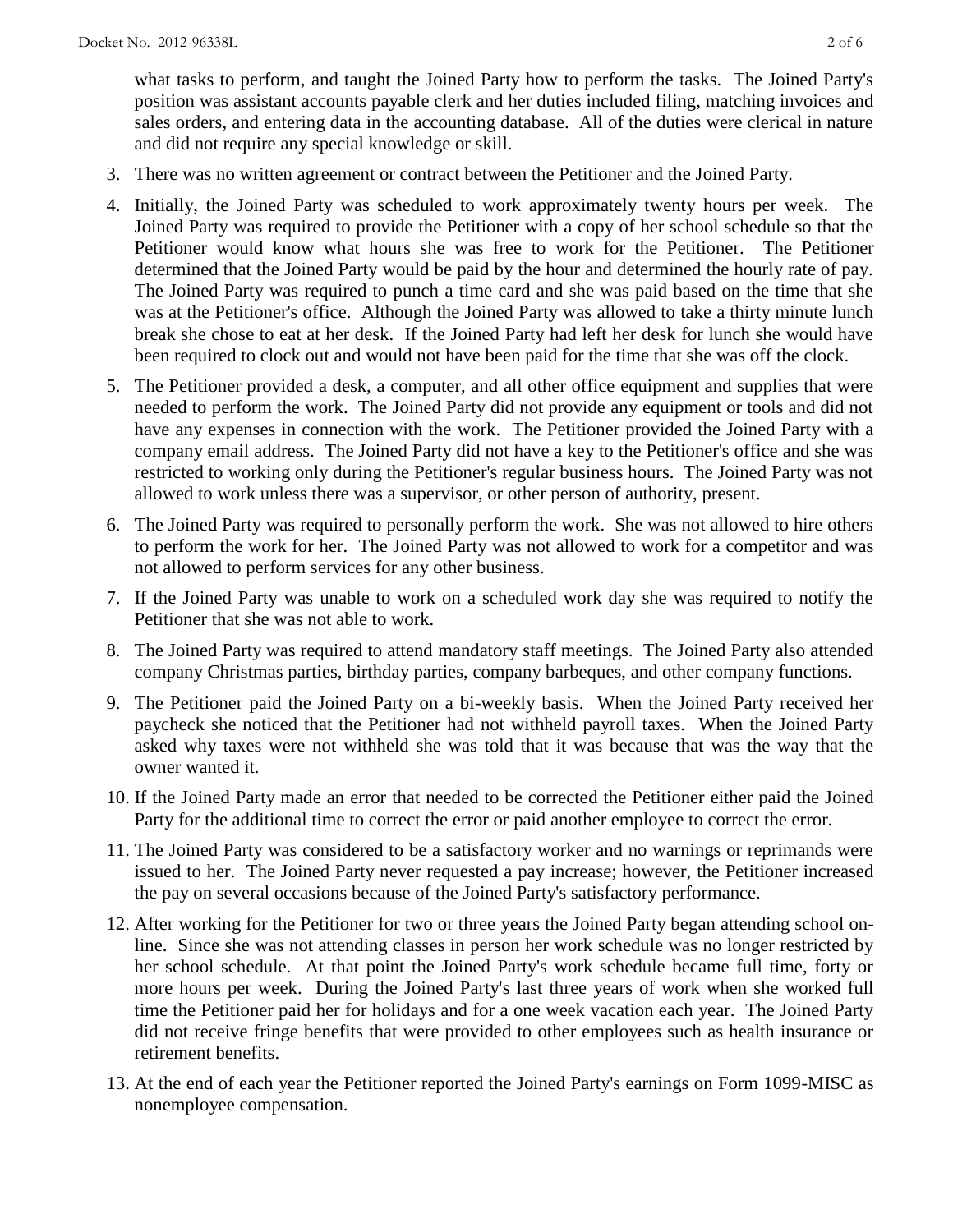- 14. During the time that the Joined Party performed services for the Petitioner the Joined Party did not have any investment in a business, did not have a business or occupational license, did not have business liability insurance, did not advertise her services to the general public, and performed services only for the Petitioner. During all times the Joined Party believed that she was an employee of the Petitioner.
- 15. Either party could terminate the relationship at any time without incurring liability for breach of contract. On June 25, 2012, the Petitioner informed the Joined Party that she was terminated because she had forwarded an email on the company email system.
- 16. The Joined Party filed an initial claim for unemployment compensation benefits (now known as reemployment assistance benefits) effective June 24, 2012. Her filing on that date established a base period consisting of the 2011 calendar year. When the Joined Party did not receive credit for her earnings with the Petitioner for the base period a *Request for Reconsideration of Monetary Determination* was filed and an investigation was issued to the Department of Revenue to determine if the Joined Party performed services for the Petitioner as an employee or as an independent contractor.
- 17. On August 16, 2012, the Department of Revenue issued a determination holding that the Joined Party was an employee of the Petitioner. Although the Joined Party began performing services for the Petitioner on March 1, 2007, the determination only addresses the period beginning July 1, 2007, due to the statute of limitations. The Petitioner filed a timely protest by letter dated August 24, 2012.

## **Conclusions of Law:**

- 18. The issue in this case, whether services performed for the Petitioner by the Joined Party constitute employment subject to the Florida Reemployment Assistance Program Law, is governed by Chapter 443, Florida Statutes. Section 443.1216(1)(a)2., Florida Statutes, provides that employment subject to the chapter includes service performed by individuals under the usual common law rules applicable in determining an employer-employee relationship.
- 19. The Supreme Court of the United States held that the term "usual common law rules" is to be used in a generic sense to mean the "standards developed by the courts through the years of adjudication." United States v. W.M. Webb, Inc., 397 U.S. 179 (1970).
- 20. The Supreme Court of Florida adopted and approved the tests in 1 Restatement of Law, Agency 2d Section 220 (1958), for use to determine if an employment relationship exists. See Cantor v. Cochran, 184 So.2d 173 (Fla. 1966); Miami Herald Publishing Co. v. Kendall, 88 So.2d 276 (Fla. 1956); Magarian v. Southern Fruit Distributors, 1 So.2d 858 (Fla. 1941); see also Kane Furniture Corp. v. R. Miranda, 506 So.2d 1061 (Fla. 2d DCA 1987). In Brayshaw v. Agency for Workforce Innovation, et al; 58 So.3d 301 (Fla. 1st DCA 2011) the court stated that the statute does not refer to other rules or factors for determining the employment relationship and, therefore, the Department is limited to applying only Florida common law in determining the nature of an employment relationship.
- 21. Restatement of Law is a publication, prepared under the auspices of the American Law Institute, which explains the meaning of the law with regard to various court rulings. The Restatement sets forth a nonexclusive list of factors that are to be considered when judging whether a relationship is an employment relationship or an independent contractor relationship.
- 22. 1 Restatement of Law, Agency 2d Section 220 (1958) provides:
	- (1) A servant is a person employed to perform services for another and who, in the performance of the services, is subject to the other's control or right of control.
	- (2) The following matters of fact, among others, are to be considered: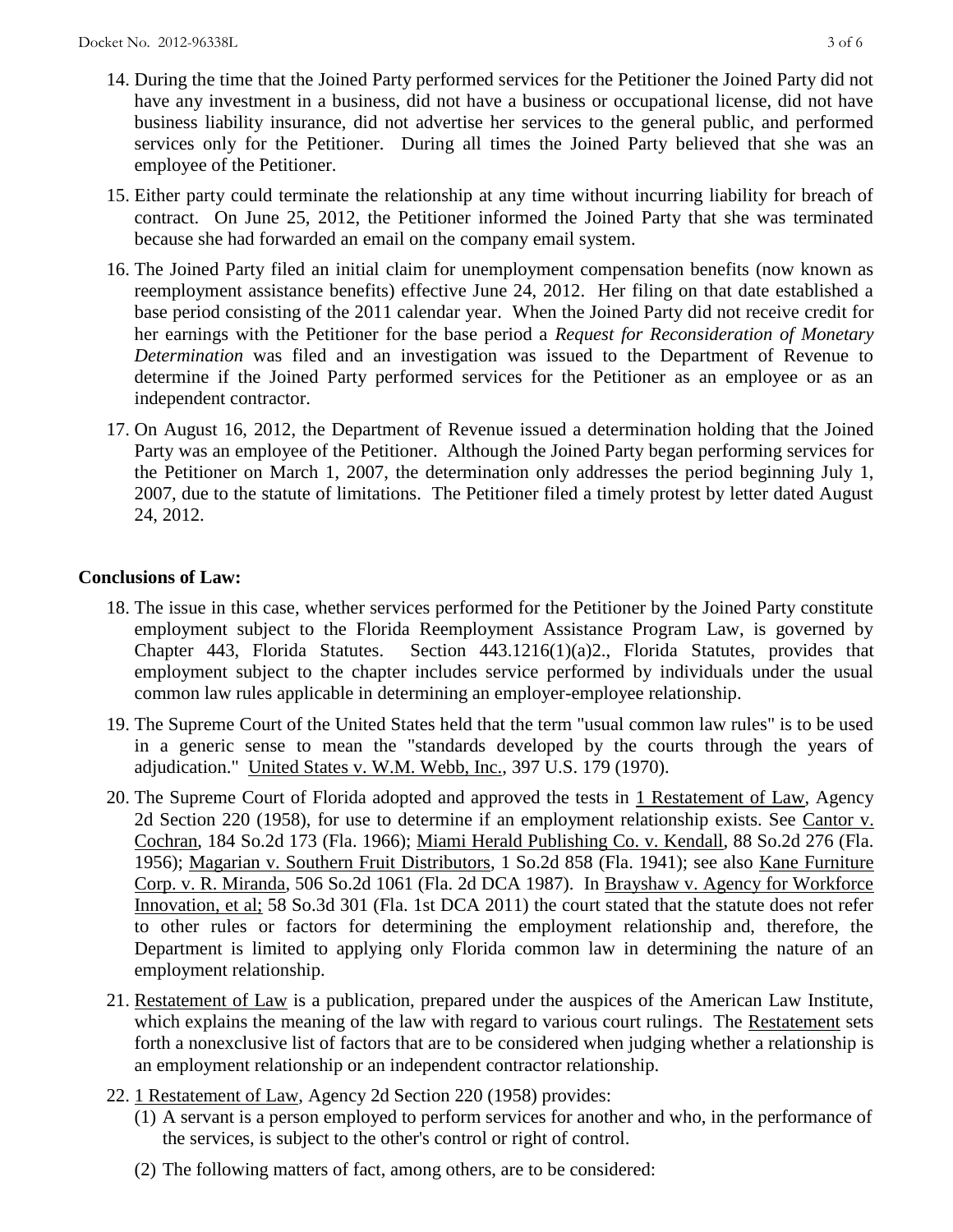- (a) the extent of control which, by the agreement, the business may exercise over the details of the work;
- (b) whether or not the one employed is engaged in a distinct occupation or business;
- (c) the kind of occupation, with reference to whether, in the locality, the work is usually done under the direction of the employer or by a specialist without supervision;
- (d) the skill required in the particular occupation;
- (e) whether the employer or the worker supplies the instrumentalities, tools, and the place of work for the person doing the work;
- (f) the length of time for which the person is employed;
- (g) the method of payment, whether by the time or by the job;
- (h) whether or not the work is a part of the regular business of the employer;
- (i) whether or not the parties believe they are creating the relation of master and servant;
- (j) whether the principal is or is not in business.
- 23. Comments in the Restatement explain that the word "servant" does not exclusively connote manual labor, and the word "employee" has largely replaced "servant" in statutes dealing with various aspects of the working relationship between two parties.
- 24. In Department of Health and Rehabilitative Services v. Department of Labor & Employment Security, 472 So.2d 1284 (Fla.  $1<sup>st</sup>$  DCA 1985) the court confirmed that the factors listed in the Restatement are the proper factors to be considered in determining whether an employer-employee relationship exists. However, in citing La Grande v. B&L Services, Inc., 432 So.2d 1364, 1366 (Fla.  $1<sup>st</sup> DCA$  1983), the court acknowledged that the question of whether a person is properly classified an employee or an independent contractor often can not be answered by reference to "hard and fast" rules, but rather must be addressed on a case-by-case basis.
- 25. In Keith v. News & Sun Sentinel Co., 667 So.2d 167 (Fla. 1995) the Court held that in determining the status of a working relationship, the agreement between the parties should be examined if there is one. In providing guidance on how to proceed absent an express agreement the Court stated "In the event that there is no express agreement and the intent of the parties can not be otherwise determined, courts must resort to a fact specific analysis under the Restatement based on the actual practice of the parties."
- 26. The Petitioner's business is to provide supplies for yachts. The Joined Party performed clerical services solely for the Petitioner at the Petitioner's place of business. The Petitioner provided everything that was needed to perform the work. The Joined Party did not have any expenses in connection with the work and was not at risk of suffering a financial loss from performing services. The work performed by the Joined Party was not separate and distinct from the Petitioner's business but was an integral and necessary part of the Petitioner's business.
- 27. The work performed by the Joined Party was simple office clerical work that did not require any special knowledge or skill. The Petitioner provided training. The Joined Party was supervised by the Petitioner. The Petitioner told the Joined Party what to do and how to do it. The greater the skill or special knowledge required to perform the work, the more likely the relationship will be found to be one of independent contractor. Florida Gulf Coast Symphony v. Florida Department of Labor & Employment Sec., 386 So.2d 259 (Fla. 2d DCA 1980)
- 28. The Joined Party was paid by time worked rather than by the job or based on production. The Petitioner determined the method of pay and the rate of pay. The Petitioner controlled the hours of work because the Joined Party was restricted to working during the Petitioner's regular business hours when a supervisor or other person of authority was present. The Petitioner provided some fringe benefits, paid holidays and paid vacations. In addition to the factors enumerated in the Restatement of Law, the provision of employee benefits has been recognized as a factor militating in favor of a conclusion that an employee relationship exists. Harper ex rel. Daley v. Toler, 884 So.2d 1124 (Fla. 2nd DCA 2004).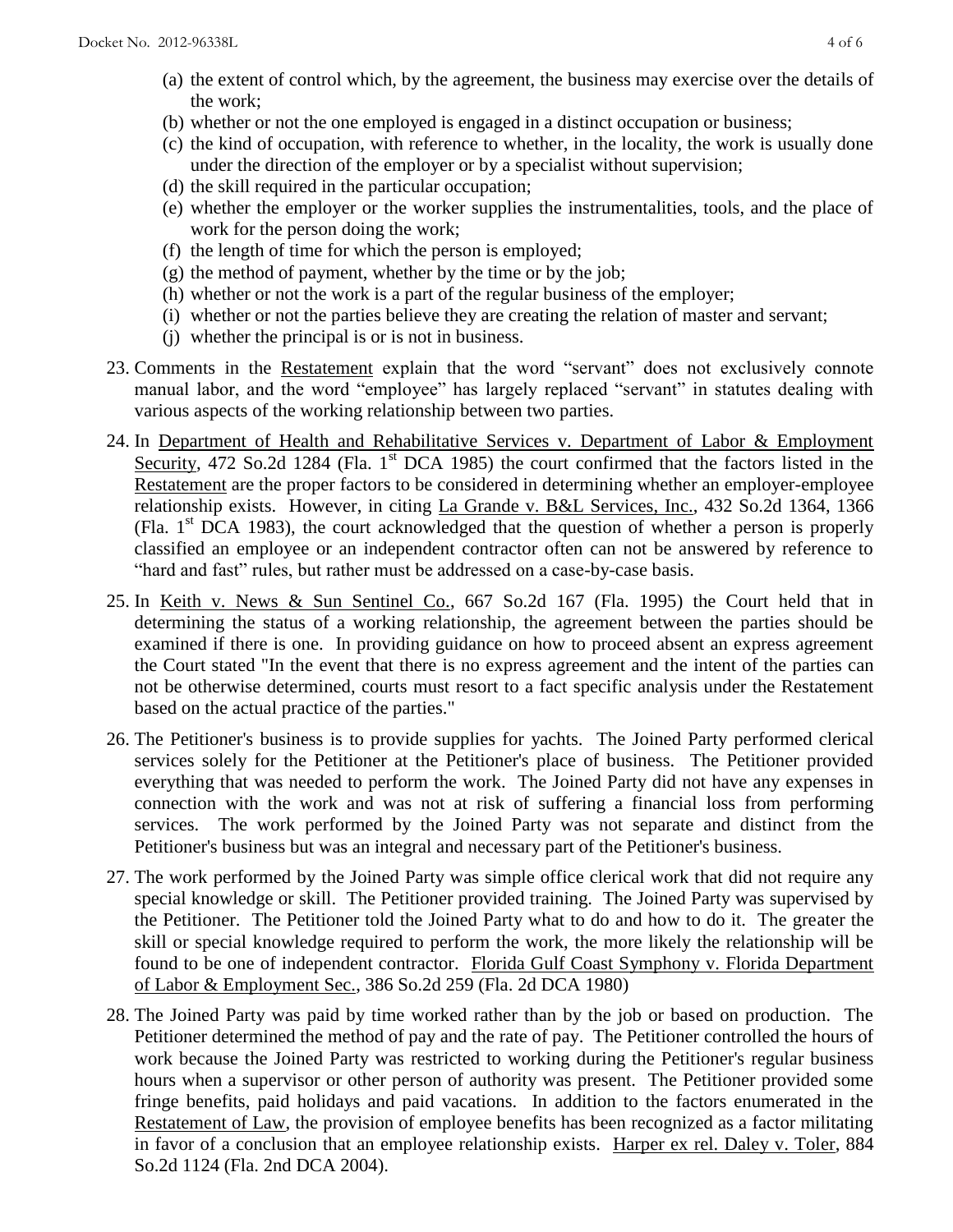- 29. The Joined Party performed services exclusively for the Petitioner for a period in excess of five years. Either party could terminate the relationship at any time without incurring liability for breach of contract. The Joined Party was terminated by the Petitioner. These facts reveal the existence of an at-will relationship of relative permanence. In Cantor v. Cochran, 184 So.2d 173 (Fla. 1966), the court in quoting 1 Larson, Workmens' Compensation Law, Section 44.35 stated: "The power to fire is the power to control. The absolute right to terminate the relationship without liability is not consistent with the concept of independent contractor, under which the contractor should have the legal right to complete the project contracted for and to treat any attempt to prevent completion as a breach of contract."
- 30. Whether a worker is an employee or an independent contractor is determined by measuring the control exercised by the employer over the worker. If the control exercised extends to the manner in which a task is to be performed, then the worker is an employee rather than an independent contractor. In Cawthon v. Phillips Petroleum Co., 124 So 2d 517 (Fla. 2d DCA 1960) the court explained: Where the employee is merely subject to the control or direction of the employer as to the result to be procured, he is an independent contractor; if the employee is subject to the control of the employer as to the means to be used, then he is not an independent contractor.
- 31. The evidence presented in this case reveals that the Petitioner controlled what work was performed, where it was performed, when it was performed, by whom it was performed, and how it was performed. The Petitioner controlled the financial aspects of the relationship. Thus, it is concluded that the services performed for the Petitioner by the Joined Party constitute insured employment.

**Recommendation:** It is recommended that the determination dated August 16, 2012, be AFFIRMED. Respectfully submitted on March 11, 2013.



R. O. SMITH, Special Deputy Office of Appeals

A party aggrieved by the *Recommended Order* may file written exceptions to the Director at the address shown above within fifteen days of the mailing date of the *Recommended Order*. Any opposing party may file counter exceptions within ten days of the mailing of the original exceptions. A brief in opposition to counter exceptions may be filed within ten days of the mailing of the counter exceptions. Any party initiating such correspondence must send a copy of the correspondence to each party of record and indicate that copies were sent.

Una parte que se vea perjudicada por la *Orden Recomendada* puede registrar excepciones por escrito al Director Designado en la dirección que aparece arriba dentro de quince días a partir de la fecha del envío por correo de la *Orden Recomendada*. Cualquier contraparte puede registrar contra-excepciones dentro de los diez días a partir de la fecha de envió por correo de las excepciones originales. Un sumario en oposición a contra-excepciones puede ser registrado dentro de los diez días a partir de la fecha de envío por correo de las contra-excepciones. Cualquier parte que dé inicio a tal correspondencia debe enviarle una copia de tal correspondencia a cada parte contenida en el registro y señalar que copias fueron remitidas.